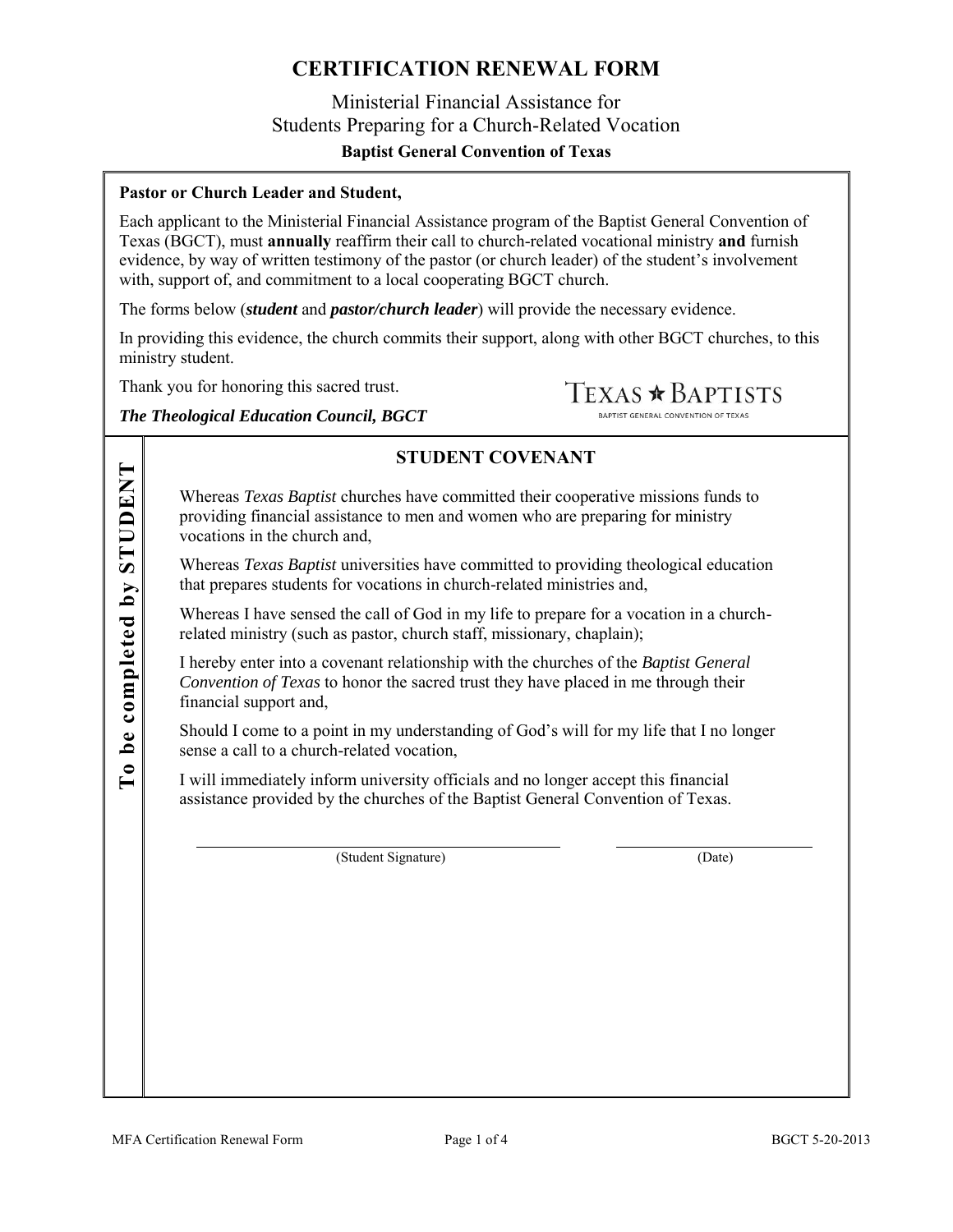Ministerial Financial Assistance for Students Preparing for a Church-Related Vocation **Baptist General Convention of Texas**

|                                                  | Name: Name:<br>Email: No. 1998<br>Name of Church: 1999                                 | <b>Permanent Address:</b>                                                                                                                                                                                                                                                                          |
|--------------------------------------------------|----------------------------------------------------------------------------------------|----------------------------------------------------------------------------------------------------------------------------------------------------------------------------------------------------------------------------------------------------------------------------------------------------|
| <b>STUDENT</b><br>$\mathbf{v}$ q<br>be completed | to the ministries of this BGCT church in the following ways:                           | <b>During the preceding academic year I have been involved with, supportive of, and committed</b><br>Paid leadership responsibilities:<br>,我们也不会有什么。""我们的人,我们也不会有什么?""我们的人,我们也不会有什么?""我们的人,我们也不会有什么?""我们的人,我们也不会有什么?""我们的人                                                                         |
| $\Gamma$ o                                       |                                                                                        | ,我们也不会有什么。""我们的人,我们也不会有什么?""我们的人,我们也不会有什么?""我们的人,我们也不会有什么?""我们的人,我们也不会有什么?""我们的人<br>,我们也不会有什么。""我们的人,我们也不会有什么?""我们的人,我们也不会有什么?""我们的人,我们也不会有什么?""我们的人,我们也不会有什么?""我们的人<br>Other involvement or means of support:<br>,我们也不会有一个人的人,我们也不会有一个人的人,我们也不会有一个人的人。""我们,我们也不会有一个人的人,我们也不会有一个人的人,我们也不会有一个人的人,我们 |
|                                                  | institution:                                                                           | Sign the following reaffirmation, give this form to your pastor or church leader to complete<br>(pages 3-4), then return the completed forms along with any other materials required by your                                                                                                       |
|                                                  |                                                                                        | I hereby reaffirm my covenant with the churches, my sense of calling to a church-related<br>vocation and my desire to continue to receive the Ministerial Financial Assistance provided                                                                                                            |
|                                                  | by the churches of the Baptist General Convention of Texas; and I promise to remain in | compliance with the requirements of the BGCT and this partner institution.                                                                                                                                                                                                                         |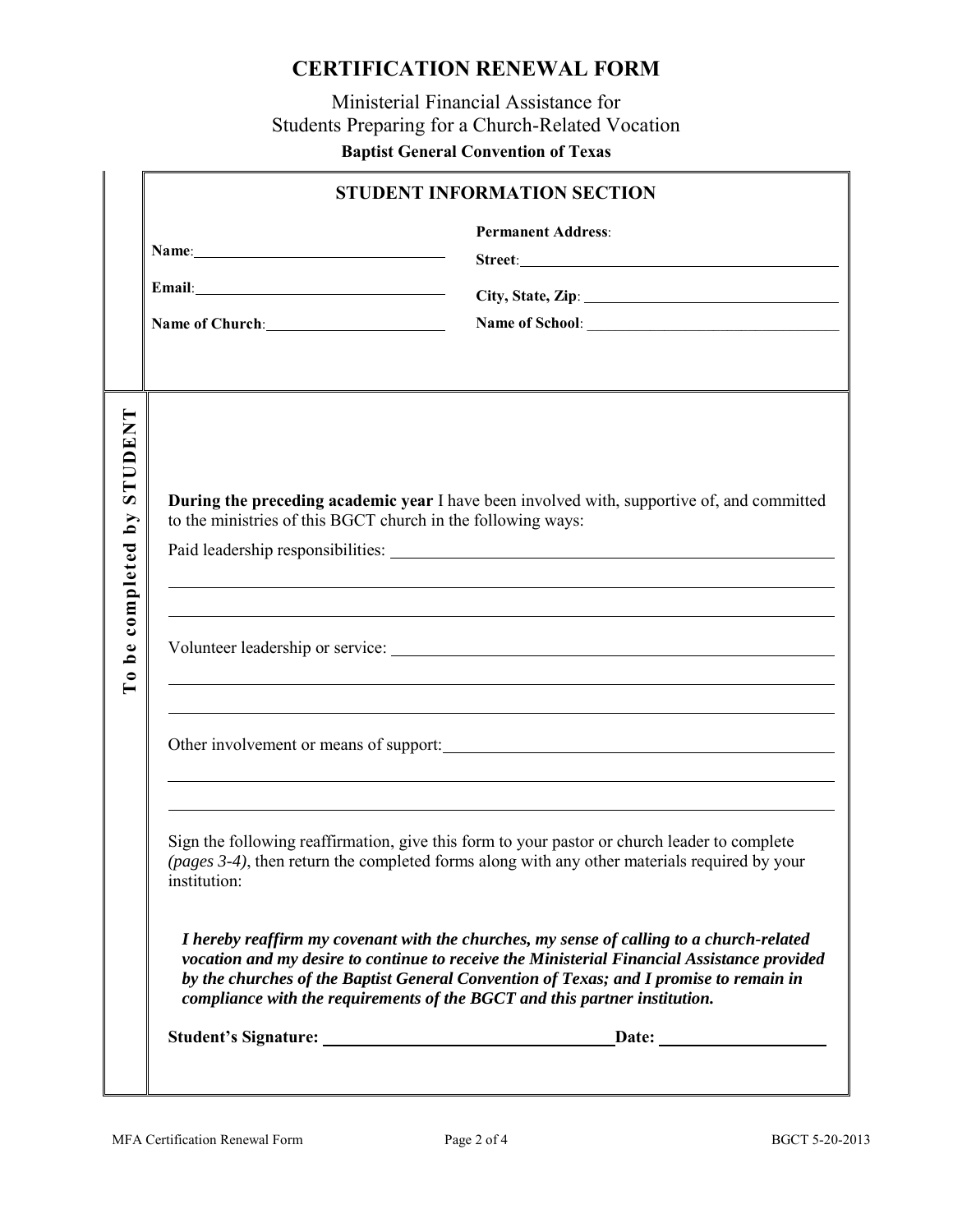Ministerial Financial Assistance for Students Preparing for a Church-Related Vocation

**Baptist General Convention of Texas**

|                    | <b>CHURCH CERTIFICATION SECTION</b><br>(Check $\checkmark$ and complete the appropriate sections below)                                                                                       |
|--------------------|-----------------------------------------------------------------------------------------------------------------------------------------------------------------------------------------------|
|                    | <b>Statement of Certification:</b>                                                                                                                                                            |
| CHURCH LEADER      | If the church has not ordained or licensed this student, the following statement must be<br>affirmed by the congregation.                                                                     |
|                    |                                                                                                                                                                                               |
|                    | (name of student)                                                                                                                                                                             |
|                    | is involved with, supportive of, and committed to the ministries of this BGCT<br>church                                                                                                       |
|                    | has shown evidence of a divine call to church-related vocational ministry<br>٠                                                                                                                |
|                    | has shown sincere commitment to a career in church-related ministry<br>٠                                                                                                                      |
|                    | has demonstrated a Christian life-style<br>٠                                                                                                                                                  |
| PASTOR OR          | is the kind of person our church would be comfortable recommending as a<br>٠<br>minister to serve in a church-related vocational position                                                     |
| $\mathbf{\hat{A}}$ | This congregation affirmed this student's involvement in our church as noted on page 2 of the<br>form. This congregational certification has been acted upon by:                              |
|                    | (check all that apply)                                                                                                                                                                        |
|                    |                                                                                                                                                                                               |
|                    | $\overline{(date)}$                                                                                                                                                                           |
| be completed       | $\overline{(date)}$<br>Adoption of statement of certification above by congregation on                                                                                                        |
| $\bullet$          | (data)                                                                                                                                                                                        |
|                    | Adoption of statement of certification above by others (specify below)                                                                                                                        |
|                    | $\overline{(date)}$                                                                                                                                                                           |
|                    | Representing the congregation:                                                                                                                                                                |
|                    | <b>Church Committee</b><br>Deacons<br>Elders or other governing board<br>Council of church staff members                                                                                      |
|                    |                                                                                                                                                                                               |
|                    | I have talked with this student to discuss (1) the student's sense of call to church-related<br>vocational ministry and (2) ways that the student might be involved in service at our church. |
|                    | MFA Certification Renewal Form<br>Page 3 of 4<br>BGCT 5-20-2013                                                                                                                               |